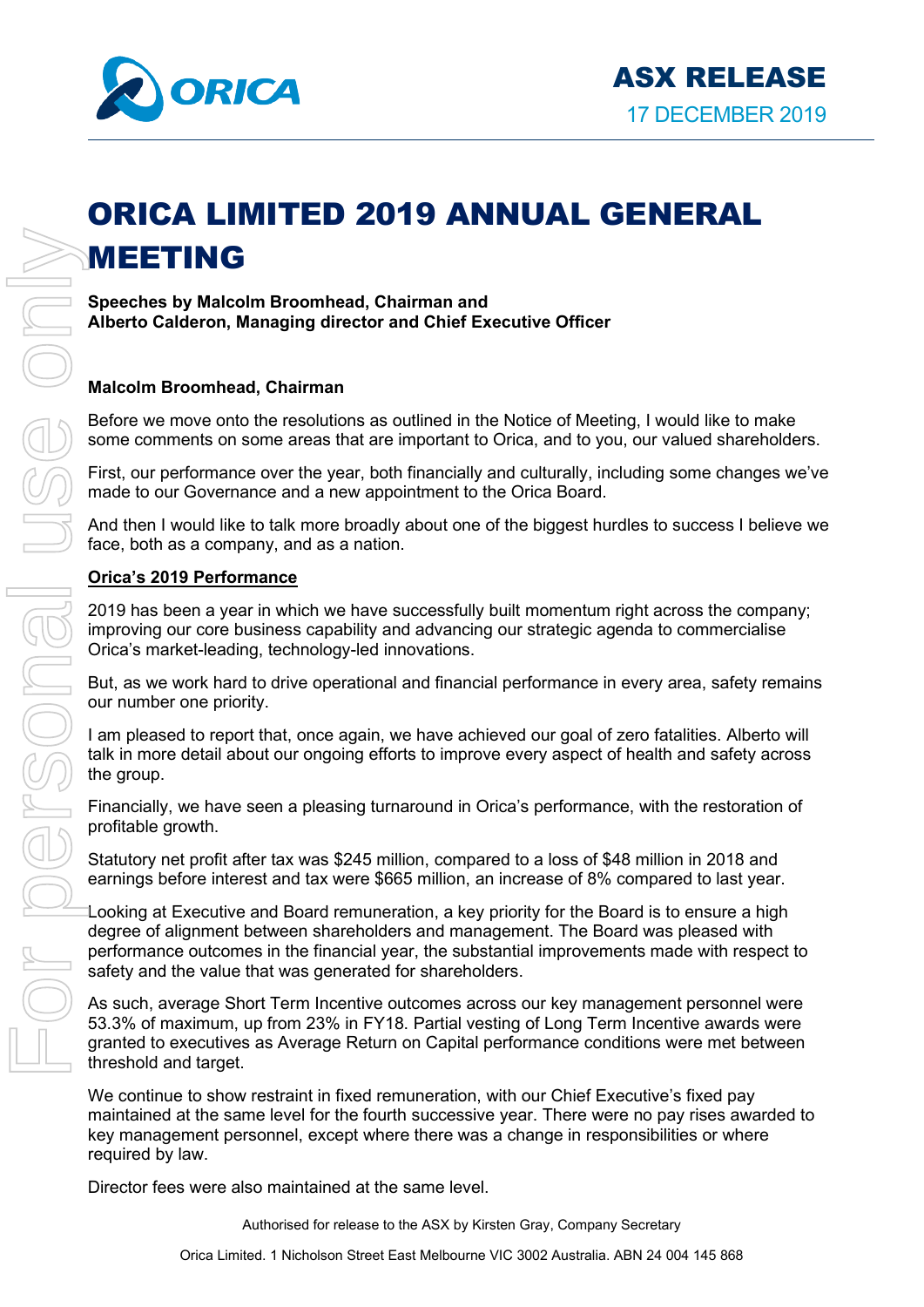Your Board declared a final ordinary dividend of 33 cents per share, 5 cents of which are franked. This brings the total dividend to 55 cents per share, up 3.5 cents per share on last year. This reflects a payout ratio of 56% of underlying earnings.

## **Governance, Culture & Sustainability**

Moving to Governance, Culture and Sustainability.

2019 has witnessed significant discussion in the Australian business community on the importance of corporate culture and accountability, and how these factors shape behaviour and risk management. Your Board has followed this debate closely and shares the view that governance and strong internal cultures are indicative of well-run businesses.

Here at Orica, the centrepiece driving acceptable standards remains accountable leadership, a compliance culture based around the Orica Code of Business Practice and an organisational design underpinned by clear, consistent responsibilities contained in Group Policies, Standards and Procedures.

Our updated Board Reporting Framework will ensure that the information received by the Board reflects evolving community standards and governance best practice. We have also refreshed the terms of reference for the Board and Committees in accordance with the fourth edition of the ASX Corporate Governance Principles and Recommendations.

During the year we established a new Innovation and Technology Board Committee in support of Orica's investment in technology-led growth and to support the commercialisation of innovation.

In May the Board welcomed the appointment of Mr Boon Swan Foo as a Non-executive Director. He brings a deep understanding of a variety of industries and markets across Asia, including China and will be a great asset to the company.

And today we have announced that Mr John Beevers is also joining our Board. John worked for Orica for 27 years, and was CEO of GroundProbe in the five and a half years before we acquired it, so he knows our company intimately. His insights and extensive operational expertise will be of tremendous value as we enter our next phase of growth.

## (pause)

In addition to our legal and regulatory requirements, Orica takes its social responsibility seriously.

We have identified a number of sustainability issues as being most material for our business, including safety, environmental protection, product security, climate risk, diversity and ethical conduct. We are working hard to make a meaningful impact in all these areas.

I am pleased to report solid performance across our sustainability commitments this year, which you can read more about in our 2019 Sustainability Report.

I am confident that our approach is creating a more resilient business aligned to our values, our commercial strategy and the expectations of our people and stakeholders.

## **Global Perspective**

I would now like to turn to a more general issue which I believe offers challenges not only for your Company, but also for most Western economies. That is the decline in reasoned, articulate and productive discussion and debate, at every level of society.

Thirty years after the fall of the Berlin Wall, where there was great hope for a future united world,

Authorised for release to the ASX by Kirsten Gray, Company Secretary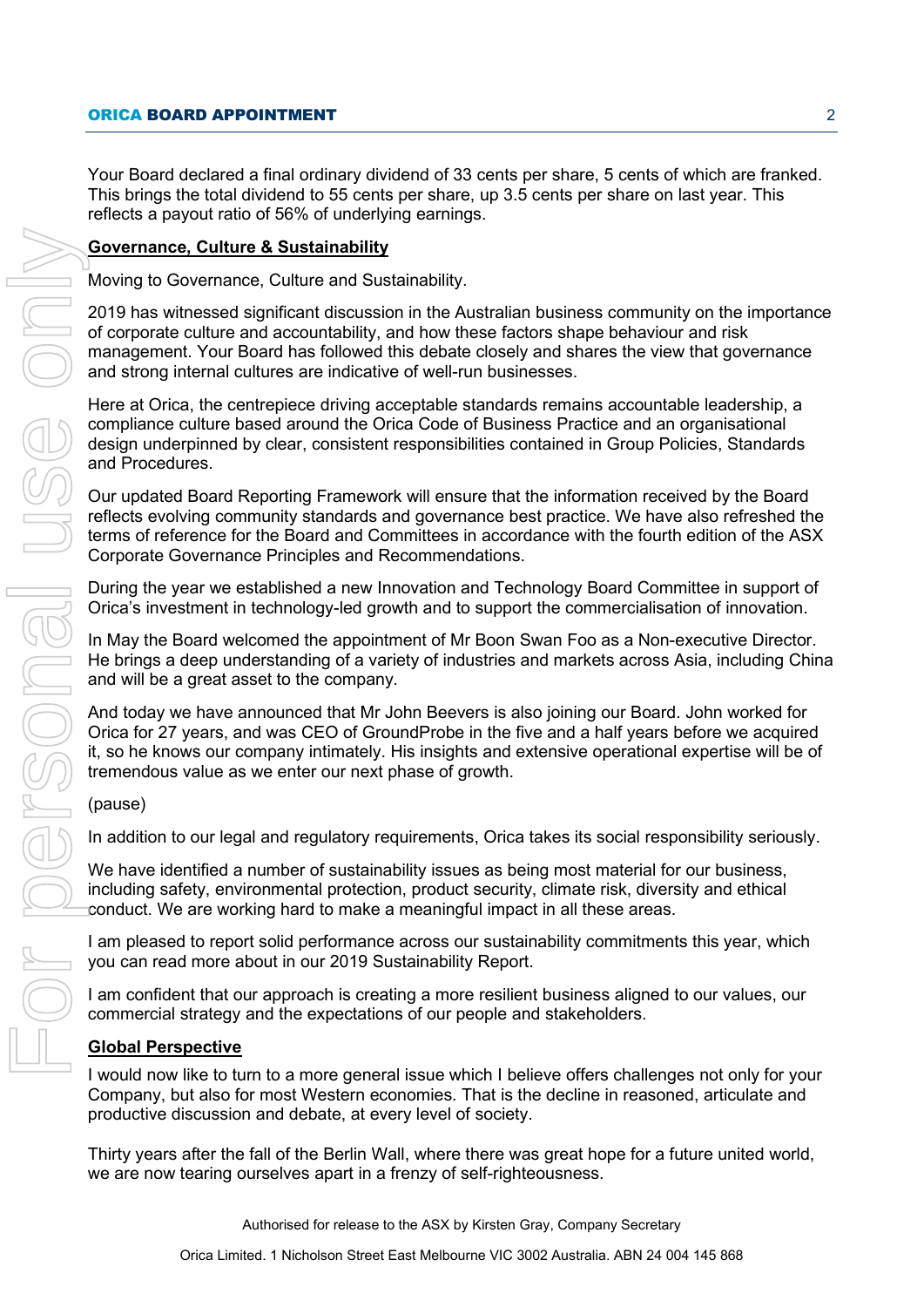## **ORICA BOARD APPOINTMENT** 3

Sadly, the attitude of "I am right and I'll shout down anyone who disagrees" is becoming increasingly prevalent.

The explosion of social media and communication technology has led to a proliferation of such single-sided views, where people simply listen to their own echo chamber, and are intolerant of the views of others.

This phenomenon is widespread, be it through identity politics, the climate change debate or even Australia's approach to China, where some focus solely on security without looking at the broader trading relationship.

Part of this trend has manifested itself in an extreme pessimism.

Certainly, as ever, there are a number of important issues for the global community to solve, but if we do solve them one can conceive of a very positive future for human kind.

For example, the development of storage technology, specifically industrial scale storage of power – including better batteries – will inevitably lead to much more prevalent use of renewable energy.

With respect to education, already software enables people in remote parts of the world to access lectures at some of the best universities on their mobile phones.

Continued evolution of economies in China, India and hopefully Africa will lead to a massive reduction in poverty.

As prosperity increases population growth will slow.

In medicine we are fast approaching a time when genomic based personalized medicine will be available at a reduced cost and will lead to a substantial reduction in major diseases.

Better food technology will reduce hunger.

Self-driving cars and robotics and algorithms will enable much more efficient and safer transportation.

All of this leads to empowerment of individuals and less dependence on governments.

So in terms of climate change, education, communication, poverty alleviation, population growth, medicine, transportation, and food it is possible to perceive of a much better world within quite a short period of time.

However, for the world to evolve to such a more positive future requires cooperation, understanding and most importantly compromise.

Compromise is the common, necessary ingredient for every sort of human interaction. From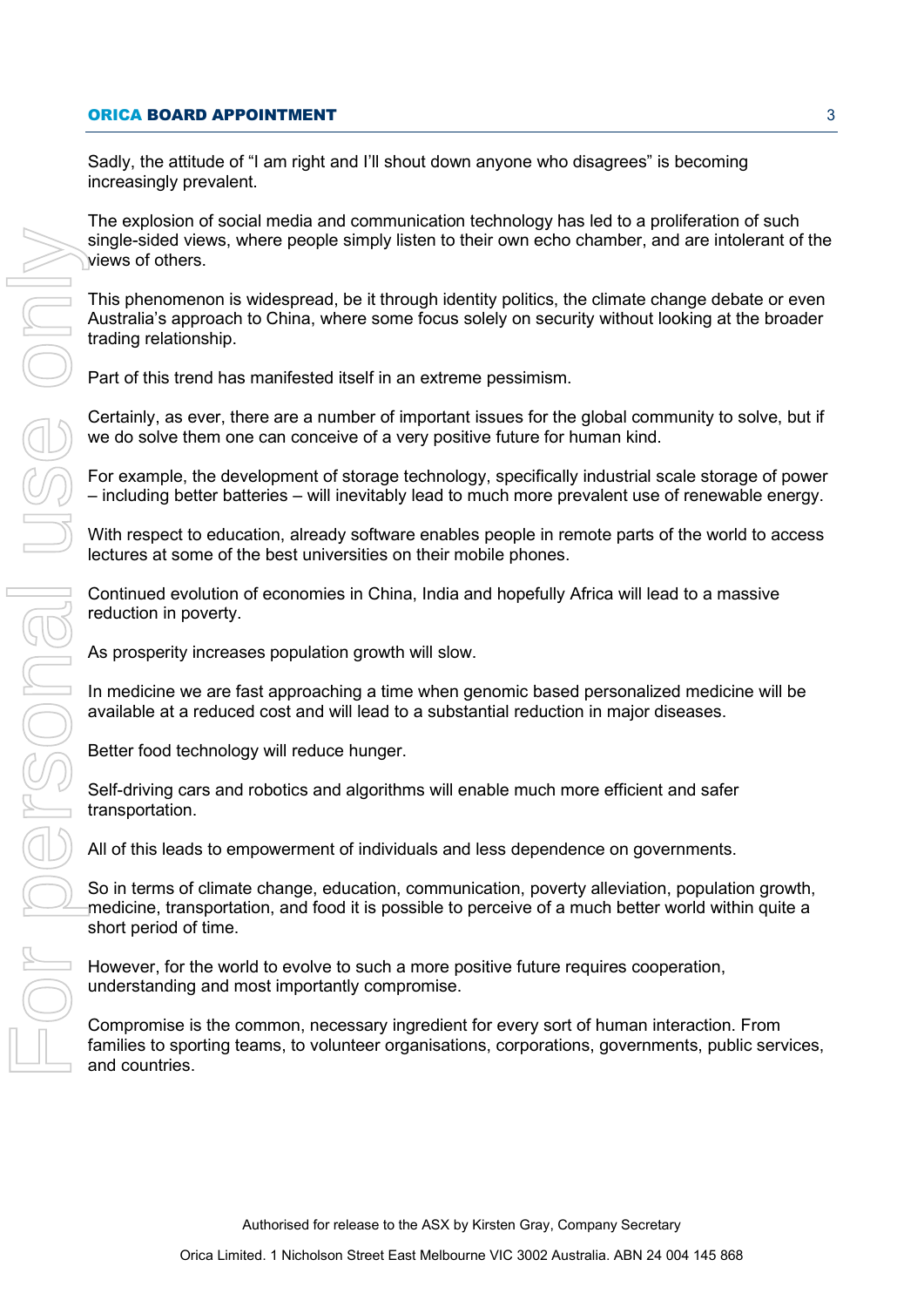### ORICA BOARD APPOINTMENT 4

And this requires more involvement in the institutions of a civil society, not less.

The current trend at international level for trade wars, isolationism, and tariff barriers is very troubling in that context. From Australia's point of view in particular we need to nuture our relationship with China and whilst we will always have differences of opinions, it needs to be in the context of our broader common interest.

At Orica we see ourselves on the side of the problem solvers and solution bringers and we will continue to work to support policies and relationships which pursue the common good rather than short term single issue interests.

# **Conclusion**

Before I invite Alberto to the stage to talk about our financial and operational performance in more detail, I would like to reiterate my views about this terrific company and the bright outlook ahead.

The positive results we are presenting to you today are the result of all the hard work of previous years. We have the right strategy and the right people to deliver that strategy.

The creativity and enterprise shown by our people, and the investments we've made to strengthen our core and develop world-leading technologies, will drive us to even greater success.

On behalf of the Orica Board, I'd like to thank you, our shareholders, for your continued support. And we also thank the executive team and our colleagues right around the world for a year of significant progress and achievement.

I now welcome your Managing Director and Chief Executive Officer, Alberto Calderon, to address you.

# **Alberto Calderon, Managing Director and Chief Executive Officer**

Thank you, Chairman, and thank you to our shareholders for joining us today, both here in Melbourne and on the webcast.

This morning I will talk about our performance over the past year and the outlook for FY20.

## **Safety**

 $\exists$  will start, as I always do, with safety.

The first, and most important, of our values is that we all return home, safely, every day.

I am pleased to report that, once again, there have been no fatalities across the Group.

During the year, a global pilot for Major Hazards Management process was launched which seeks to take the day-to-day management of Major Hazards to the next level.

In the 2019 financial year over 9,300 Key Control Verifications were conducted and consistently verified that the major hazard key controls were 100% effective, 100% of the time.

As you may already be aware, we have complemented our traditional Total Recordable Injury<br>Frequency Rate measure with a new metric called Serious Injury Case Rate.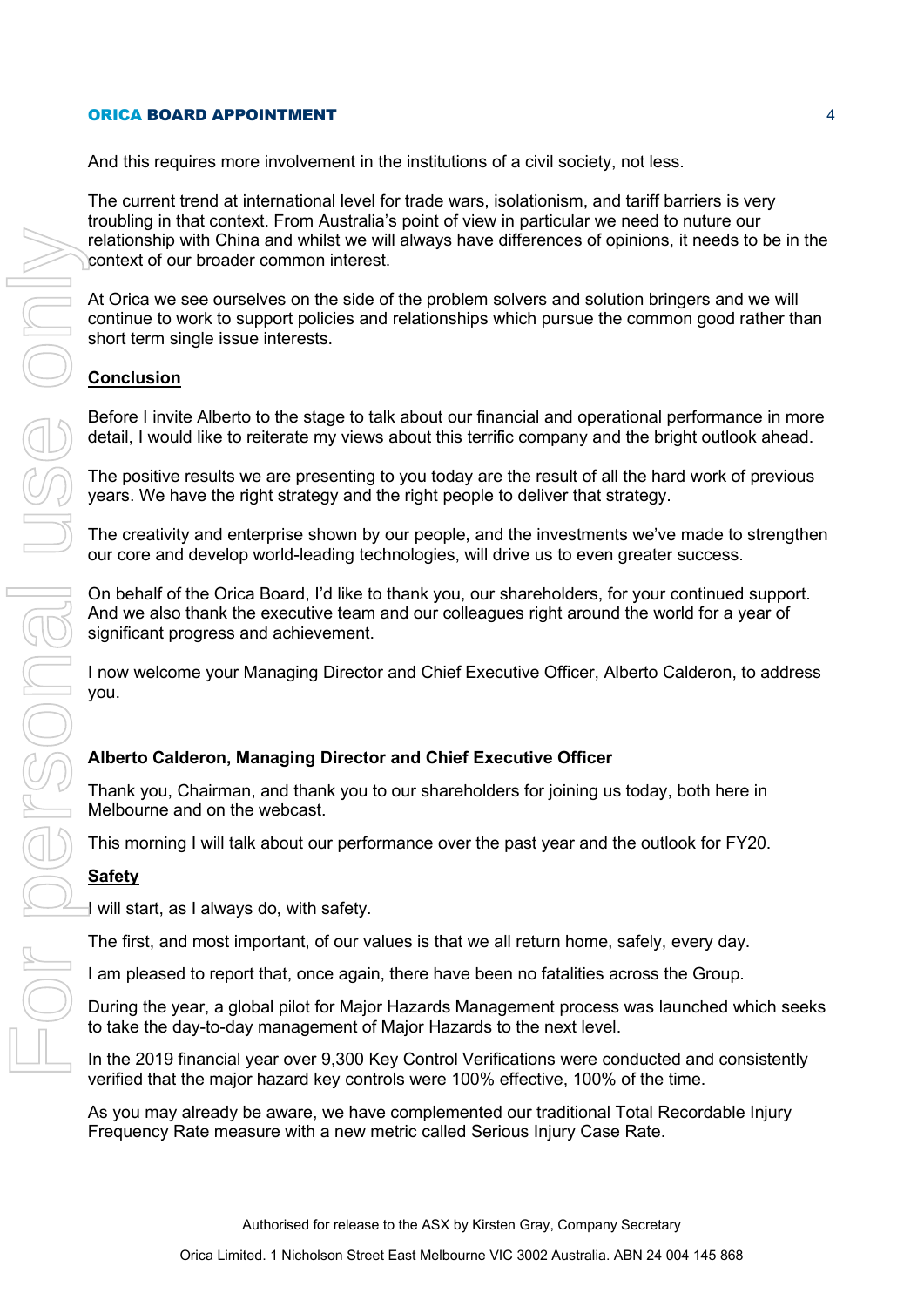This measure, which includes personal injury and illness incidents that result in an actual serious impact, has been stable on previous years.

We have seen a small increase in our Total Recordable Injury Frequency Rate. This was due to an increase in low severity injuries, with the vast majority of these events being at the lower end of the severity spectrum.

Nevertheless, we always can do better, and making Orica an even safer place to work remains our number one priority.

## **FY19 Financial Results**

Financially, this is pleasing set of results. Our growth drivers are starting to deliver and we are seeing continuing momentum in profitable growth.

(As Malcolm noted) Earnings before interest and tax increased by 8% to \$665 million with explosives volumes increasing by 4% to 3.97 million tonnes.

Each of the regions delivered a strong result, particularly Europe, Middle East and Africa with an increased EBIT of 24% and a growing market share right across Australia Pacific and Asia. Growth in the Canadian market in North America and the earlier than expected business recovery in Latin America also contributed to the result.

Our long-term strategic investment in research and development is seeing increasing customer adoption of our expanding best-in class technology solutions.

Our wireless detonator, WebGen, and digital blast management platform, BlastIQ, passed several important commercial milestones over the year.

We are particularly pleased with the ongoing strong performance of our GroundProbe business which continues to track ahead of expectations.

And, after several years of management focus, the Minova business has also delivered a significantly improved result in this period.

Progress on rectification at the Burrup plant continues and the plant is expected to be fully operational in the second half of the 2020 financial year. The strategic value of having production close to our customers in the Pilbara region remains very strong.

We continue to make good progress in making Orica a more efficient and effective business. Reliability and utilisation of our manufacturing plants globally have improved and our focus on cost management is delivering results.

## **People and Capability**

Our most important and valuable asset is, of course, our people.

We work hard to build and develop our teams right across the breadth and depth of Orica, and the positive momentum we are seeing on every front is due to them.

During the year we conducted an Organisational Health Survey, and were encouraged that the majority of our people around the world took the opportunity to give us their feedback.

Key findings included that our workforce is positive and engaged, and our safety culture is strong.

While these are very pleasing results, we always strive to do better and will use the data to identify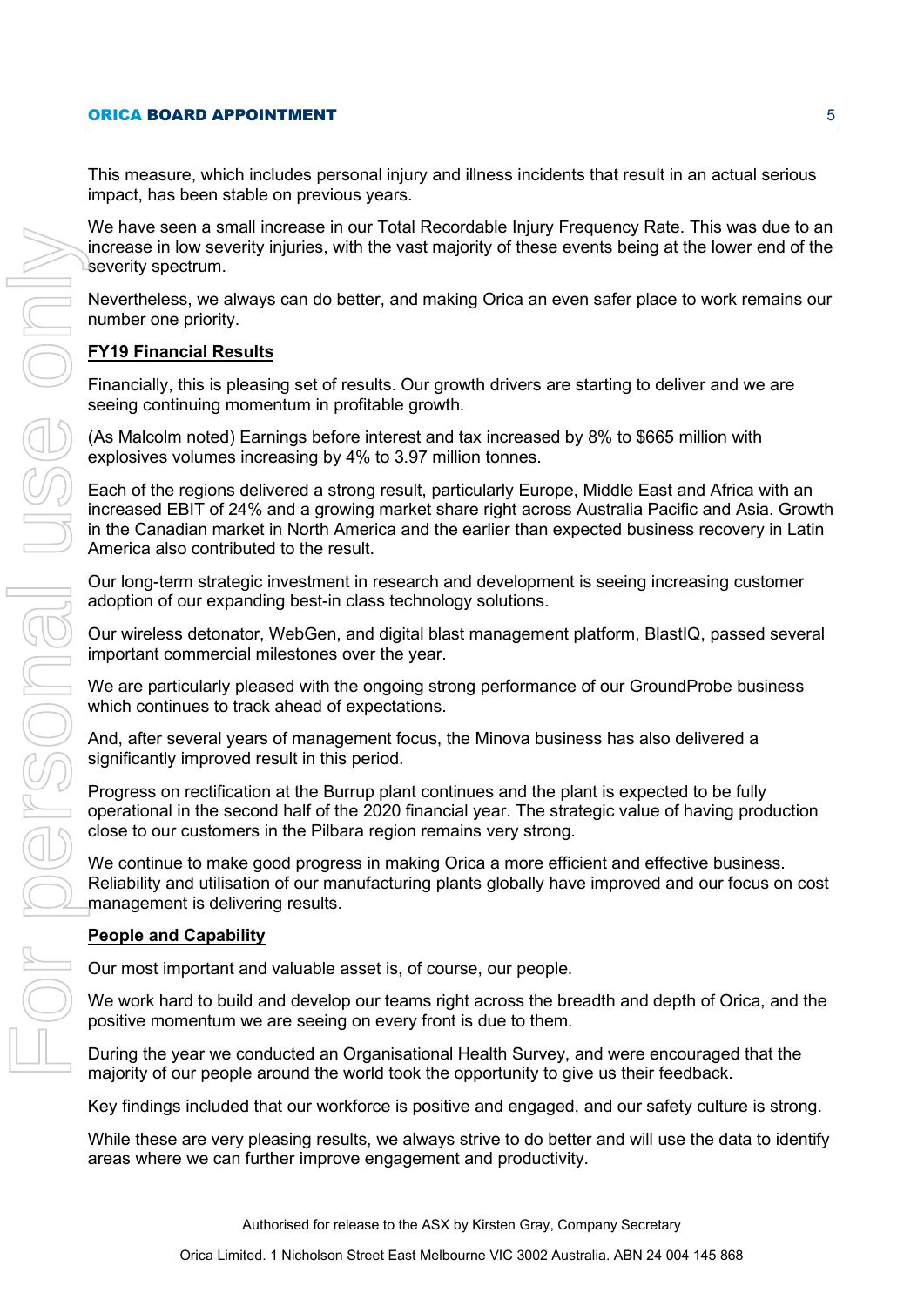# **Outlook**

Looking ahead, the outlook is good.

Growth in the core engine remains positive.

Mining of all major commodities is forecast to increase globally in the coming years.

With strip ratios continuing to climb, miners are having to remove increasing volumes of overburden to access the underlying valuable ore.

The world is expected to extract around 3.6 billion tonnes more material in 2023 compared to what was achieved last year.

Furthermore, mining is becoming increasingly more difficult.

Ore deposits are becoming harder to access, often found in remote, difficult-to-reach parts of our world, and sometimes in the harshest of settings.

This is where Orica's technical expertise, logistics network, world-class technology and proven experience sets us apart.

For our customers, this means we can anticipate their needs in advance and deliver integrated solutions that create safer, more predictable and more productive blast outcomes.

For you, our shareholders, we will create more value by delivering an even more efficient and effective core business, while at the same time driving our technology growth engine where we can expect high double-digit growth and margins well beyond what the core can achieve.

So, we expect the momentum in profitable growth this year to continue into 2020, with higher EBIT underpinned by further penetration of our technology-based solutions, increased demand across all regions and an operational Burrup plant in the second half.

A key initiative will be the final phase of the SAP project which will, alongside our embedded operating model, transform the way we work and unlock value for customers and shareholders.

And we are very excited about our recently announced partnership with Epiroc. Together we will develop a semi-automated explosives delivery system, enabling safer and more productive blasting operations in underground mines. We anticipate this being an important first step on an exciting journey toward automating the entire drilling and explosives charging process.

## **Conclusion**

In summary, 2019 has been a year of important progress for Orica. After 12 months of diligent and focused effort, our company is a safer place to work, the momentum in profitable growth has continued and we are organisationally stronger.

Our long-term investment in new technologies means we are leading our sector towards the possibilities of mining's digital future, delivering sustainable growth and more value to our shareholders.

This positive result and outlook are the result of long-term investments of time and resources by my leadership team and our people, building a safer and more resilient business.

I thank them for their dedication and commitment, and thank you, our valuable shareholders for your ongoing support.

Authorised for release to the ASX by Kirsten Gray, Company Secretary